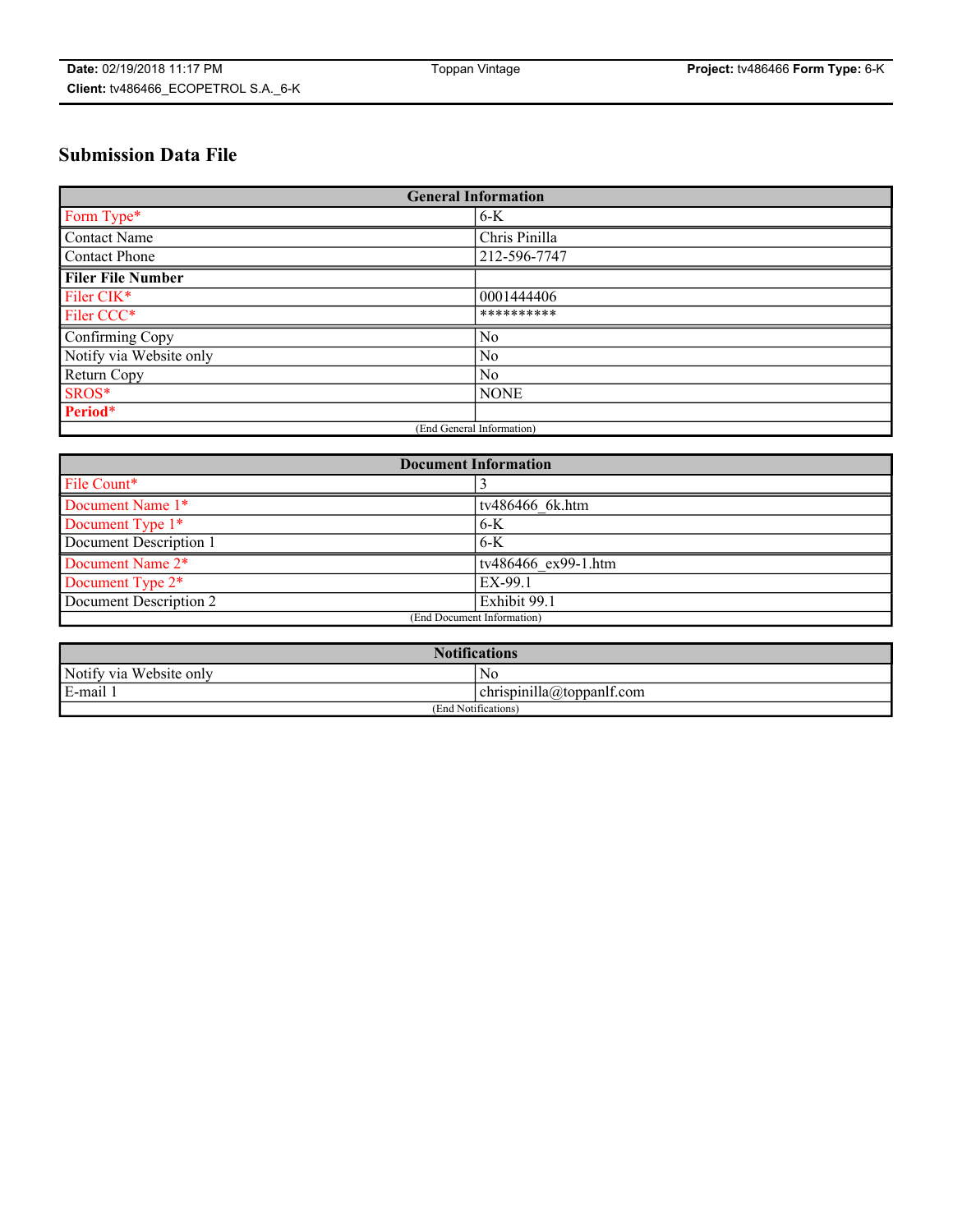**Date:** 02/19/2018 11:17 PM Toppan Vintage **Project:** tv486466 **Form Type:** 6-K **Client:** tv486466\_ECOPETROL S.A.\_6-K **File:** tv486466\_6k.htm **Type:** 6-K **Pg:** 1 of 2

## **UNITED STATES SECURITIES AND EXCHANGE COMMISSION Washington, D.C. 20549**

## **FORM 6-K**

## **REPORT OF FOREIGN PRIVATE ISSUER PURSUANT TO RULE 13a-16 OR 15d-16 UNDER THE SECURITIES EXCHANGE ACT OF 1934**

For the month of February, 2018 Commission File Number 001-34175

## ECOPETROL S.A.

(Exact name of registrant as specified in its charter)

N.A.

(Translation of registrant's name into English)

COLOMBIA

(Jurisdiction of incorporation or organization)

Carrera 13 No. 36 – 24 BOGOTA D.C. – COLOMBIA

(Address of principal executive offices)

Indicate by check mark whether the registrant files or will file annual reports under cover of Form 20-F or Form 40-F.

Form 20-F  $\boxtimes$  Form 40-F  $\Box$ 

Indicate by check mark if the registrant is submitting the Form 6-K in paper as permitted by Regulation S-T Rule 101(b)(1)

 $Yes \Box$  No  $\boxtimes$ 

Indicate by check mark if the registrant is submitting the Form 6-K in paper as permitted by Regulation S-T Rule 101(b)(7)

 $Yes \Box$  No  $\boxtimes$ 

Indicate by check mark whether the registrant by furnishing the information contained in this form is also thereby furnishing the information to the Commission pursuant to Rule 12g3-2(b) under the Securities Exchange Act of 1934.

 $Yes \Box$  No  $\boxtimes$ 

If "Yes" is marked, indicate below the file number assigned to the registrant in connection with Rule 12g3-2(b): 82-  $N/A$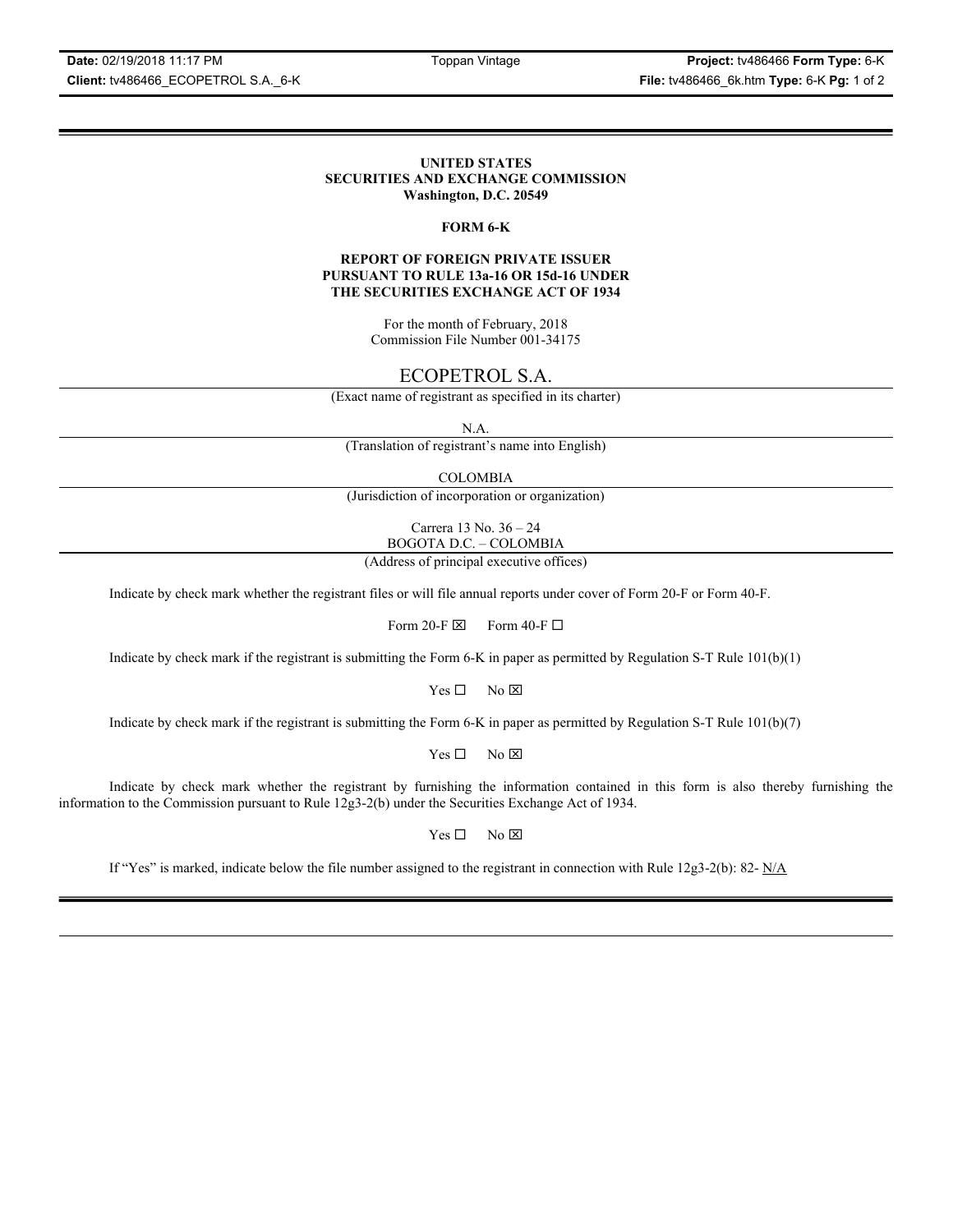## **SIGNATURES**

Pursuant to the requirements of the Securities Exchange Act of 1934, the registrant has duly caused this report to be signed on its behalf by the undersigned, thereunto duly authorized.

Ecopetrol S.A.

By: /s/ María Fernanda Suárez Name: María Fernanda Suárez Title: Chief Financial Officer

Date: February 20, 2018